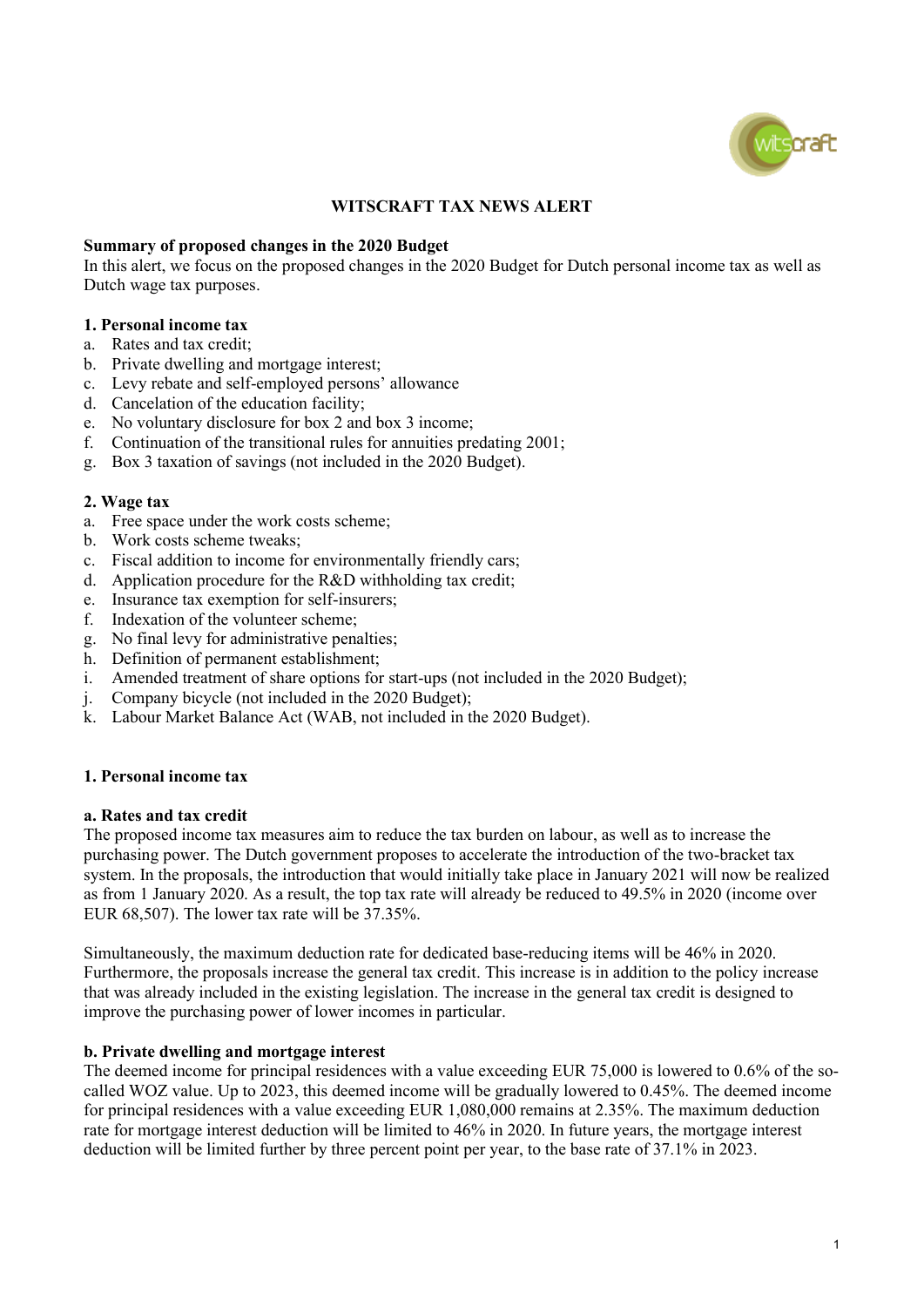# **c. Levy rebate and self-employed persons' allowance**

The proposal increases the so-called employment levy rebate from 2020 in three steps, as compared to the existing plans. Both self-employed and employees are expected to benefit from this. On the other hand, the government proposes to reduce the self-employed persons' allowance (currently EUR 7,280) as of 2020 by eight steps of EUR 250, and one step of EUR 280 to EUR 5,000 in 2028. This means that the future selfemployed persons' allowance will be around two thirds of the current level.

# **d. Cancelation of the education facility**

The government proposes to abolish the income tax deduction for educational expenses. This deduction will be replaced by the so-called STAP budget subsidy scheme (learning and development budget to stimulate an individual's labour market position) for natural persons with a link to the Dutch labour market. The draft regulation is to be proposed shortly. The purpose of this proposal is a more effective and efficient use of budget resources for (additional) training.

## **e. No voluntary disclosure for box 2 and box 3 income**

Currently, taxpayers who have failed to report income or capital may limit the amount of an administrative fine by submitting a so-called voluntary disclosure. The voluntary disclosure scheme however does not apply insofar as it concerns non-reported income from savings and investments (box 3) that has arisen abroad. The Dutch government now intends to broaden the scope of this exclusion. As per the proposals, it will no longer apply for substantial interest (box 2) income, nor for box 3 income that has arisen domestically, either.

# **f. Continuation of the transitional rules for annuities predating 2001**

The current transitional rules for annuity products predating 2001 will in principle end on 31 December 2020. On that date, these annuities are to transfer from box 1 to box 3. However, the 2020 Tax Plan contains a proposal to continue the transitional rules as from 1 January 2021 for certain balance-annuities as well as for certain foreign pensions. It also aims for the abolition of the so-called settlement obligation under the law.

# **g. Box 3 taxation of savings (not included in the 2020 Budget)**

On 6 September 2019, the government announced a major change of the taxation in box 3. From 2022, the actual distribution between savings and investments of individual taxpayers will be taken into account.

A return on savings is then calculated that matches the actual interest rate as much as possible. The change in law means that taxpayers with only savings up to approximately EUR 440,000 will not owe any box 3 income tax. However, investments and debts will be treated in such way that this may lead to higher taxation in box 3. As a result, the government expects that approximately 1.35 million savers will effectively no longer be subject to the deemed capital yield tax of box 3. While technically not part of the Budget Day proposals, the bill will be submitted to the Dutch Lower House before the summer of 2020.

# **2. Wage tax**

# **a. Free space under the work costs scheme (Werkkostenregeling)**

Research has shown that in particular SMEs offering low wages and / or employing many part-timers find the limitation of the so-called 'free space' for reimbursements and benefits under the Dutch work costs scheme (WKR) to be a constraint. To alleviate this issue, as per 2020 the free space in the work costs scheme will be expanded to 1.7% of the taxable wage wages up to EUR 400,000, plus 1.2% of the remaining taxable wages. Companies with a total taxable wages of less than EUR 400,000 therefore proportionally benefit the most from this measure.

# **b. Work costs scheme tweaks**

Application fees reimbursed for a Certificate of Good Behaviour (VOG) will no longer reduce the free space under the work costs scheme, the method of determining the value of sector-specific products is adjusted and employers are given more time to determine any final levy amounts due under the work costs scheme.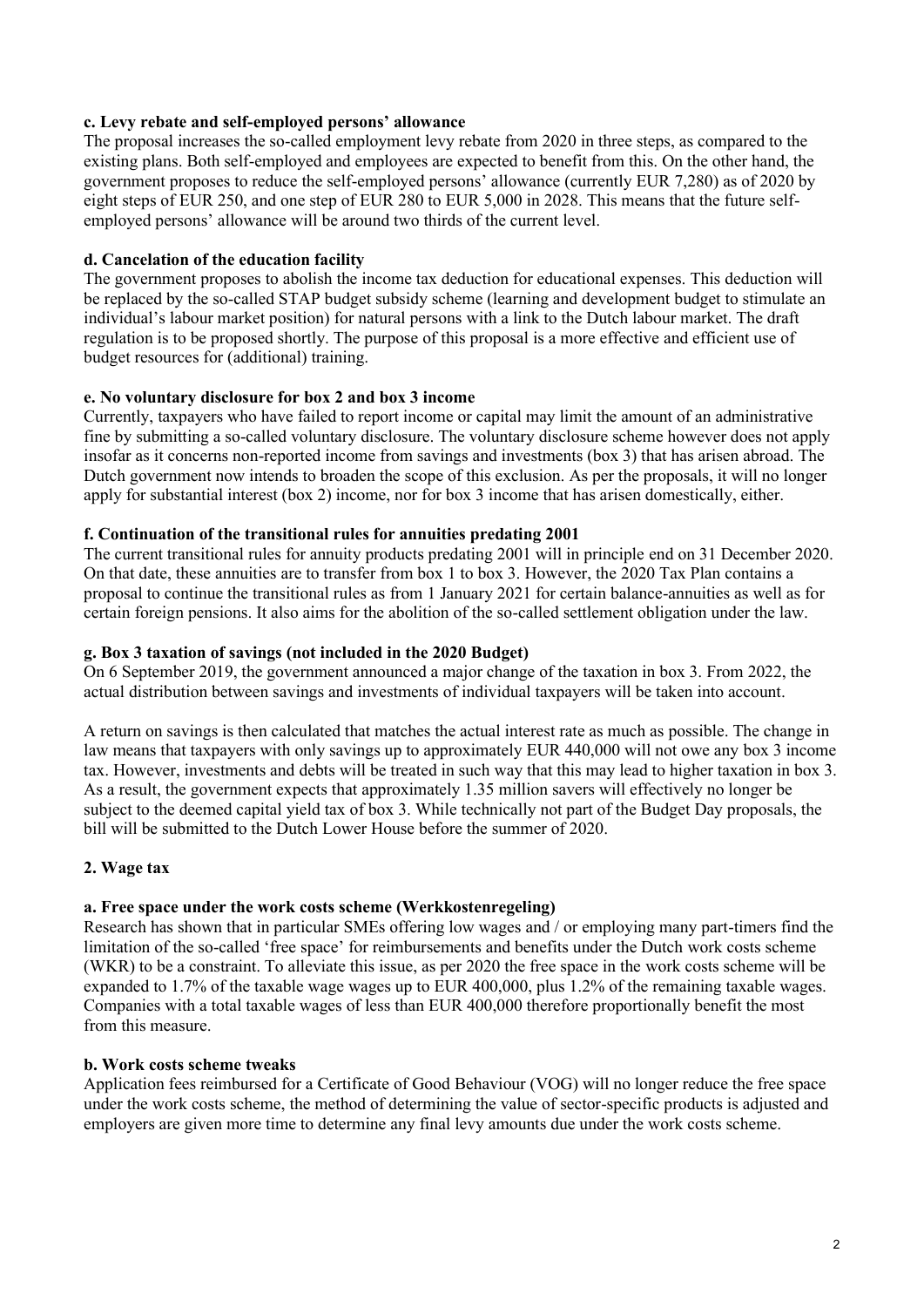# **c. Fiscal addition to income for environmentally friendly cars**

The fiscal addition to income for new environmentally friendly automobiles, such as electric cars, will double in 2020 to 8% on the first EUR 45,000 of the list price. The addition is subsequently increased in 2021 to 12% on the first EUR 40,000 of the list price, 16% in 2022, and 17% in 2025. From 2026, for the entire list price of an environmentally friendly car a 22% addition to income applies, just as for a conventional car.

# **d. Application procedure for the R&D withholding tax credit**

The government will examine whether the application procedure for the R&D withholding tax credit can be simplified and shortened, whereby the basic system will not change. It is proposed to increase the number of moments per year at which an R&D statement can be applied for from three to four, and to adjust the application deadline.

# **e. Insurance tax exemption for self-insurers**

The government is introducing an exemption from insurance tax for insurance by self-insurers of obligations for sickness benefits, Reinstatement of Partially Disabled Workers (WGA), and death benefits.

# **f. Indexation of the volunteer scheme (vrijwilligersregeling)**

The maximum amounts for the volunteer scheme (currently EUR 170 per month and EUR 1,700 per calendar year) will be indexed annually at the start of the calendar year.

# **g. No final levy for administrative penalties**

The government intends to render it impossible to pay a final levy on reimbursements and provisions in respect of administrative penalties, amounts for penal orders and comparable foreign penalties and amounts. Such wage components will mandatorily be considered taxable wages, on which the employee is liable to pay wage tax. The measure does not apply to periodic penalty payments and amounts imposed or forfeited before 1 January 2020.

## **h. Definition of permanent establishment**

According to the government, possibilities currently exist to circumvent the qualification as a *permanent establishment* artificially*,* in order to avoid taxation. Against that background, it is proposed to align the definition of permanent establishment for income tax, wage tax and corporate income tax purposes with the definition in the applicable tax treaty, or - as the case may be - the OECD standard treaty.

## **i. Amended treatment of share options for start-ups (not included in the 2020 Budget)**

Under current wage tax law, the taxation of stock option rights granted to employees occurs at the time of exercise or alienation of the option. This applies even if the employee has no cash available to pay the taxes. The Dutch government wants to adjust the current rules, so that it becomes more attractive for talent to work for a start-up or scale-up company. The idea is to move the taxable moment from the moment of exercise of the stock options to the moment of disposal of the shares that the employee has obtained with his options. The aim is to have this change take effect on 1 January 2021.

# **j. Company bicycle (not included in the 2020 Budget)**

As of 1 January 2020,there will be a new tax scheme for employer-provided bicycles (including electronic bicycles). A fiscal addition of 7% of the recommended retail price of the bicycle will be taken into account as employment income, in which no distinction is made between the various types of bicycles.

## **k. Labour Market Balance Act (WAB, not included in the 2020 Budget)**

Separate from the 2020 Budget, the Labour Market Balance Act (WAB ) will take effect on 1 January 2020. It has several effects on employment contracts as well as on the social security contributions due by employer. We highlight two measures here:

• The WAB stipulates that employers pay a *lower* unemployment insurance contribution (WW-premium) for employees on a permanent employment contract than for employees on a fixed-term employment contract. The difference will be 5%. The nature of the employment contract will be shown on the employees' payslips.